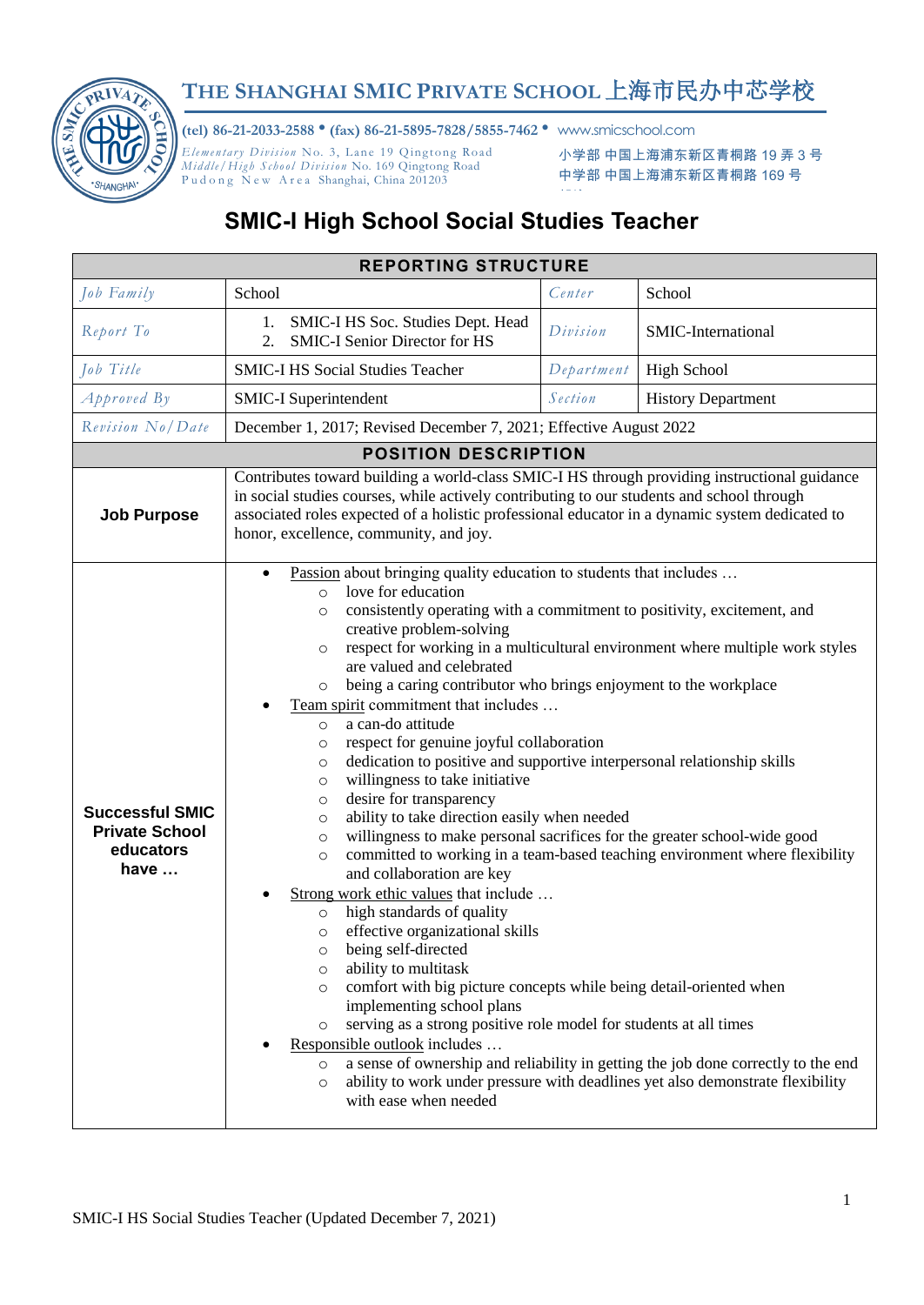|                   | <b>Teaching</b><br><b>Assignment</b>                                                                                                                                                                                                                                                                                                  | <b>Grade Level</b>                        | <b>Number of Class</b><br><b>Sections / Week</b>                                    | <b>Total</b> |  |  |  |
|-------------------|---------------------------------------------------------------------------------------------------------------------------------------------------------------------------------------------------------------------------------------------------------------------------------------------------------------------------------------|-------------------------------------------|-------------------------------------------------------------------------------------|--------------|--|--|--|
|                   | <b>HS</b> Social Studies                                                                                                                                                                                                                                                                                                              | Grades 9-12 as                            | 4 class sections /                                                                  | 20 periods   |  |  |  |
|                   | Classes                                                                                                                                                                                                                                                                                                                               | assigned                                  | week                                                                                |              |  |  |  |
|                   |                                                                                                                                                                                                                                                                                                                                       |                                           | $(\text{\textcircled{a}} 5 \text{ classes} / \text{section})$                       |              |  |  |  |
|                   | <b>TOTAL NUMBER OF PERIODS / WEEK</b><br>20 periods                                                                                                                                                                                                                                                                                   |                                           |                                                                                     |              |  |  |  |
|                   | <b>Social Studies Teacher Duties</b>                                                                                                                                                                                                                                                                                                  |                                           |                                                                                     |              |  |  |  |
|                   | Work with students in grades 9-12, as assigned for the school year; the assignment<br>$\bullet$<br>could include AP subjects upon the agreement of the teacher; teaching assignments take                                                                                                                                             |                                           |                                                                                     |              |  |  |  |
|                   | into consideration a teacher's area of interest                                                                                                                                                                                                                                                                                       |                                           |                                                                                     |              |  |  |  |
|                   | Carry out the ongoing development of the school's HS social studies' curriculum<br>$\bullet$                                                                                                                                                                                                                                          |                                           |                                                                                     |              |  |  |  |
|                   | following the Understanding by Design (UbD) concepts                                                                                                                                                                                                                                                                                  |                                           |                                                                                     |              |  |  |  |
|                   | Prepare effective and diverse classroom lessons to implement the school's social<br>$\bullet$<br>studies' curriculum following the school's accepted methods                                                                                                                                                                          |                                           |                                                                                     |              |  |  |  |
|                   | Help direct and coordinate student participation projects for special events during the<br>$\bullet$                                                                                                                                                                                                                                  |                                           |                                                                                     |              |  |  |  |
|                   | school year, including (but not limited to) Humanities Symposium, National History                                                                                                                                                                                                                                                    |                                           |                                                                                     |              |  |  |  |
|                   | Day, and other school events<br>Design authentic subject assessments and measure their effectiveness in meeting                                                                                                                                                                                                                       |                                           |                                                                                     |              |  |  |  |
|                   | curricular goals                                                                                                                                                                                                                                                                                                                      |                                           |                                                                                     |              |  |  |  |
|                   | Differentiate lesson plans to meet the needs of both struggling and advanced students.<br>$\bullet$                                                                                                                                                                                                                                   |                                           |                                                                                     |              |  |  |  |
|                   | Helping maintain and care for the HS social studies supplies and equipment including<br>$\bullet$<br>inventorying those items                                                                                                                                                                                                         |                                           |                                                                                     |              |  |  |  |
|                   | Collaborate with grade-level team to plan, teach, and assess interdisciplinary units<br>$\bullet$                                                                                                                                                                                                                                     |                                           |                                                                                     |              |  |  |  |
|                   | Comfortable working with advanced motivated students who have strong academic<br>$\bullet$                                                                                                                                                                                                                                            |                                           |                                                                                     |              |  |  |  |
|                   | backgrounds                                                                                                                                                                                                                                                                                                                           |                                           |                                                                                     |              |  |  |  |
| <b>Job Duties</b> | Support the work of Social Studies Department initiatives including supporting<br>humanities-related student clubs such as Model United Nations, Debate, etc.                                                                                                                                                                         |                                           |                                                                                     |              |  |  |  |
|                   |                                                                                                                                                                                                                                                                                                                                       |                                           |                                                                                     |              |  |  |  |
|                   | <b>General Teacher Duties</b><br>Positively and productively collaborate with grade level or department teachers<br>$\bullet$                                                                                                                                                                                                         |                                           |                                                                                     |              |  |  |  |
|                   | Actively and positively promote the school's "Expected School-wide Learning Results"                                                                                                                                                                                                                                                  |                                           |                                                                                     |              |  |  |  |
|                   | (ESLRs): global citizenship, motivated learners, healthy individuals, and persons of                                                                                                                                                                                                                                                  |                                           |                                                                                     |              |  |  |  |
|                   | character<br>Follow the SMIC Code of Ethics and school policies as outlined in the most current                                                                                                                                                                                                                                       |                                           |                                                                                     |              |  |  |  |
|                   | version of the SMIC Staff Handbook<br>Closely follow the SMIC-I "Curriculum, Instruction, and Textbook Policy" as is<br>appropriate for the Chinese context                                                                                                                                                                           |                                           |                                                                                     |              |  |  |  |
|                   |                                                                                                                                                                                                                                                                                                                                       |                                           |                                                                                     |              |  |  |  |
|                   |                                                                                                                                                                                                                                                                                                                                       |                                           |                                                                                     |              |  |  |  |
|                   | Maintain and update timely student records including (class webpages, grading<br>homework, grade books, progress reports, report cards, student attendance, and other                                                                                                                                                                 |                                           |                                                                                     |              |  |  |  |
|                   | required documents)<br>Be actively involved in at least 40 hours of administrator approved extra-curricular                                                                                                                                                                                                                           |                                           |                                                                                     |              |  |  |  |
|                   | $\bullet$                                                                                                                                                                                                                                                                                                                             |                                           | activities a year as a faculty sponsor/advisor/coach/helper/school committee member |              |  |  |  |
|                   | $\bullet$                                                                                                                                                                                                                                                                                                                             |                                           | Create an engaging and organized learning space (classroom) for students            |              |  |  |  |
|                   | Actively fulfill assigned supervision duties, which could include passing period duty,<br>$\bullet$<br>lunch duty, study hall assignments, etc.<br>Work closely with parents/guardians through providing feedback on progress,<br>$\bullet$<br>answering questions, and being an educational partner regarding their child's learning |                                           |                                                                                     |              |  |  |  |
|                   |                                                                                                                                                                                                                                                                                                                                       |                                           |                                                                                     |              |  |  |  |
|                   |                                                                                                                                                                                                                                                                                                                                       |                                           |                                                                                     |              |  |  |  |
|                   | Proactively meet and communicate with parents/guardians, students, and other teachers<br>$\bullet$                                                                                                                                                                                                                                    |                                           |                                                                                     |              |  |  |  |
|                   | when necessary to develop interventions for students with academic,                                                                                                                                                                                                                                                                   |                                           |                                                                                     |              |  |  |  |
|                   | emotional/behavioral, or other needs<br>Take an active role in required meetings (grade level; departmental; grade level;<br>٠                                                                                                                                                                                                        |                                           |                                                                                     |              |  |  |  |
|                   | committees, faculty; etc.)<br>Serve as a departmental substitute teacher when needed<br>٠                                                                                                                                                                                                                                             |                                           |                                                                                     |              |  |  |  |
|                   |                                                                                                                                                                                                                                                                                                                                       |                                           |                                                                                     |              |  |  |  |
|                   |                                                                                                                                                                                                                                                                                                                                       | Assist with additional duties as assigned |                                                                                     |              |  |  |  |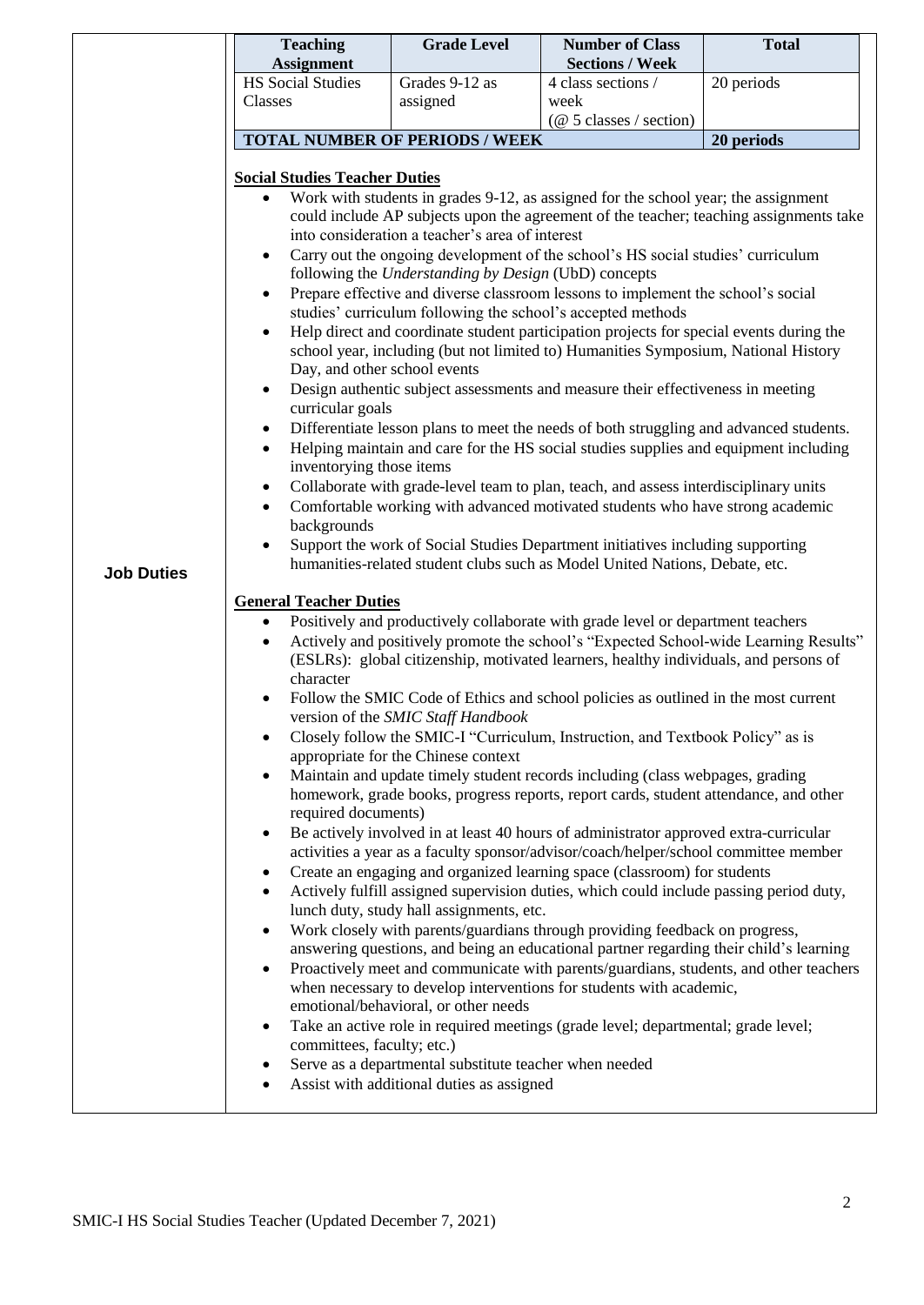| <b>Organization and</b><br><b>Communication</b><br><b>Skills</b>                      | Demonstrates a strong positive commitment toward school improvement<br>$\bullet$<br>Demonstrates commitment to education at the secondary grades' level including<br>$\bullet$<br>innovations and best practices<br>Knowledgeable about the American-style education system and how secondary school<br>$\bullet$<br>level instruction integrates into it<br>Comfortable working in a school that integrates Chinese- and American-style<br>$\bullet$<br>educational philosophies<br>Comfortable with computers for school-related purposes including PowerSchool,<br>$\bullet$<br>Rubicon Atlas, Canvas, email, and MS Office programs<br>Desires to actively engage in professional development opportunities as provided by the<br>school or through individual initiative<br>Flexible and culturally sensitive in adapting to a multi-cultural environment with school<br>community members (students, staff, and families) of many nationalities<br>Strong understanding of working with students, parents/guardians, and staff from<br>$\bullet$<br>diverse cultural backgrounds<br>Positively and proactively communicate with parents/families and students<br>Works effectively with students who exhibit near English proficiency<br>$\bullet$<br>Patient in working with members of the school community calmly and positively in<br>tense, high-pressure situations including the following chain of communications<br>command<br>Fluent in both oral and written English at a professional standard |
|---------------------------------------------------------------------------------------|------------------------------------------------------------------------------------------------------------------------------------------------------------------------------------------------------------------------------------------------------------------------------------------------------------------------------------------------------------------------------------------------------------------------------------------------------------------------------------------------------------------------------------------------------------------------------------------------------------------------------------------------------------------------------------------------------------------------------------------------------------------------------------------------------------------------------------------------------------------------------------------------------------------------------------------------------------------------------------------------------------------------------------------------------------------------------------------------------------------------------------------------------------------------------------------------------------------------------------------------------------------------------------------------------------------------------------------------------------------------------------------------------------------------------------------------------------------------------------------------------------------|
| Research-based<br><b>Best Practices</b><br><b>Guiding SMIC-I</b><br><b>Frameworks</b> | Understanding by Design, Grant Wiggins & Jay McTighe. ASCD. 2005<br>Mindset: The New Psychology of Success. Carol S. Dweck. Random House. 2006<br>٠                                                                                                                                                                                                                                                                                                                                                                                                                                                                                                                                                                                                                                                                                                                                                                                                                                                                                                                                                                                                                                                                                                                                                                                                                                                                                                                                                              |